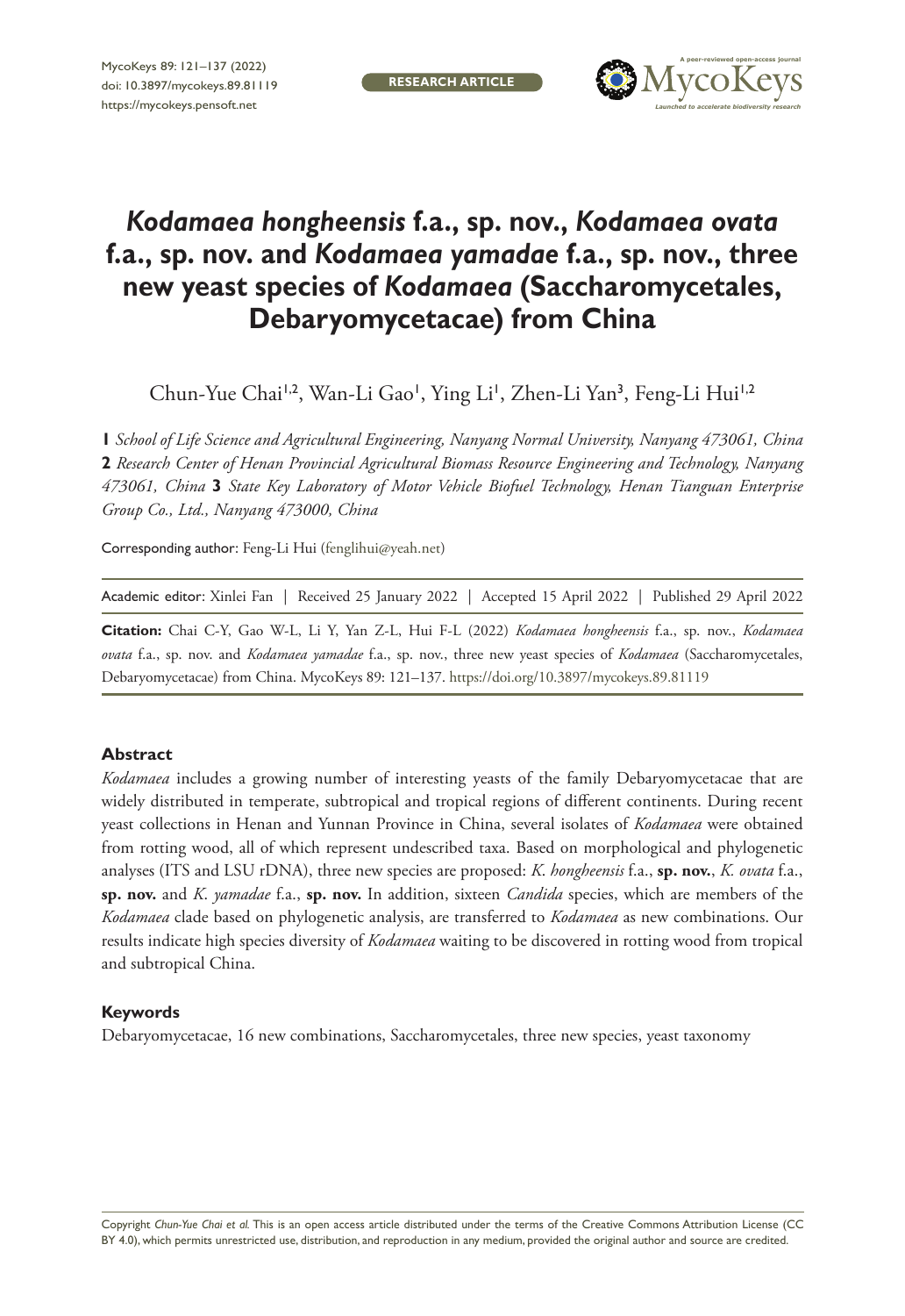#### **Introduction**

*Kodamaea* was proposed by Yamada et al. (1995a, b) to accommodate a single species, *K. ohmeri*, which was initially classified in the genus *Pichia*. Kurtzman (1998) did not accept this proposal because the entire genus *Pichia* was clearly polyphyletic and in need of careful revision. However, the discovery of four new ascosporogenous relatives of *K*. *ohmeri*, namely *K*. *anthophila*, *K*. *kakaduensis*, *K*. *laetipori* and *K*. *nitidulidarum*, added further justification to the recognition of *Kodamaea* as a separate genus (Lachance et al. 1999; Rosa et al. 1999; Suh and Blackwell 2005). Subsequently, four new anamorphic species of *Kodamaea*, *K*. *jinghongensis*, *K*. *meredithiae*, *K*. *neixiangensis* and *K*. *transpacifica* have been proposed as part of the genus based on their phylogenetic placement (Freitas et al. 2013; Sylvester et al. 2015; Gao et al. 2017). In addition, more than 16 species of *Candida* are recognized as members of the *Kodamaea* clade based on phylogenetic analysis of rDNA sequences (Hsieh et al. 2010; Lachance et al. 2011; Nakase et al. 2011; Daniel et al. 2014). The *Kodamaea* clade currently consists of nine species of the genus *Kodamaea* and 16 asexual species still assigned to the genus *Candida*, making it one of the growing numbers of interesting genera tentatively assigned to the family Metschnikowiaceae (Lachance and Kurtzman 2011; Nakase et al. 2011; Freitas et al. 2013; Daniel et al. 2014; Sylvester et al. 2015; Gao et al. 2017). On the basis of multigene phylogenetic analysis of nearly entire LSU rDNA, SSU rDNA, translation elongation factor-1a (*EF-1a*), two RNA polymerase II subunits gene (*RPB1* and *RPB2*) and whole genome, the *Kodamaea* clade has been found to be closely related to the *Aciculoconidium* clade and should be allocated to the family Debaryomycetacae (Kurtzman and Robnett 2013; Shen et al. 2018).

Species in *Kodamaea* are very common and inhabit a wide range of habitats, such as plant-related substrates, insects, insect frass, soil and seawater (Lachance and Kurtzman 2011; Lachance et al. 2011; Nakase et al. 2011; Freitas et al. 2013; Sylvester et al. 2015; Gao et al. 2017). Many of these species are associated with insects that occupy this ecological niche (Freitas et al. 2013; Suh and Blackwell 2005). They were isolated either directly from insects and insect frass or from common insect habitats, such as rotting wood, forest soil, mushrooms or flowers (Suh and Blackwell 2005; Hsieh et al. 2010; Lachance et al. 2011; Freitas et al. 2013; Gao et al. 2017). Significantly, *K. mesenterica* and *K*. *ohmeri* are also found in clinical specimens; it is thus possible that these species might act as emerging opportunistic pathogens (Lachance and Kurtzman 2011; Lachance et al. 2011).

Species of *Kodamaea* are widely distributed in temperate, subtropical and tropical regions of different continents, but most known species appear to exist in Asia, North America and South America (Suh and Blackwell 2005; Hsieh et al. 2010; Lachance et al. 2011; Nakase et al. 2011; Gao et al. 2017). The genus *Kodamaea* has been heavily studied in Asia, and 11 species of this clade were previously reported in Thailand, Japan and China. Among them, *K. loeiensis* is from Thailand (Nakase et al. 2011), while *K. fukazawae*, *K. fungicola* and *K. sagamina* are from Japan (Lachance et al. 2011). In China, *K. alishanica, K. hsintzibuensis*, *K. kaohsiungensis*, *K. lidongshanica* and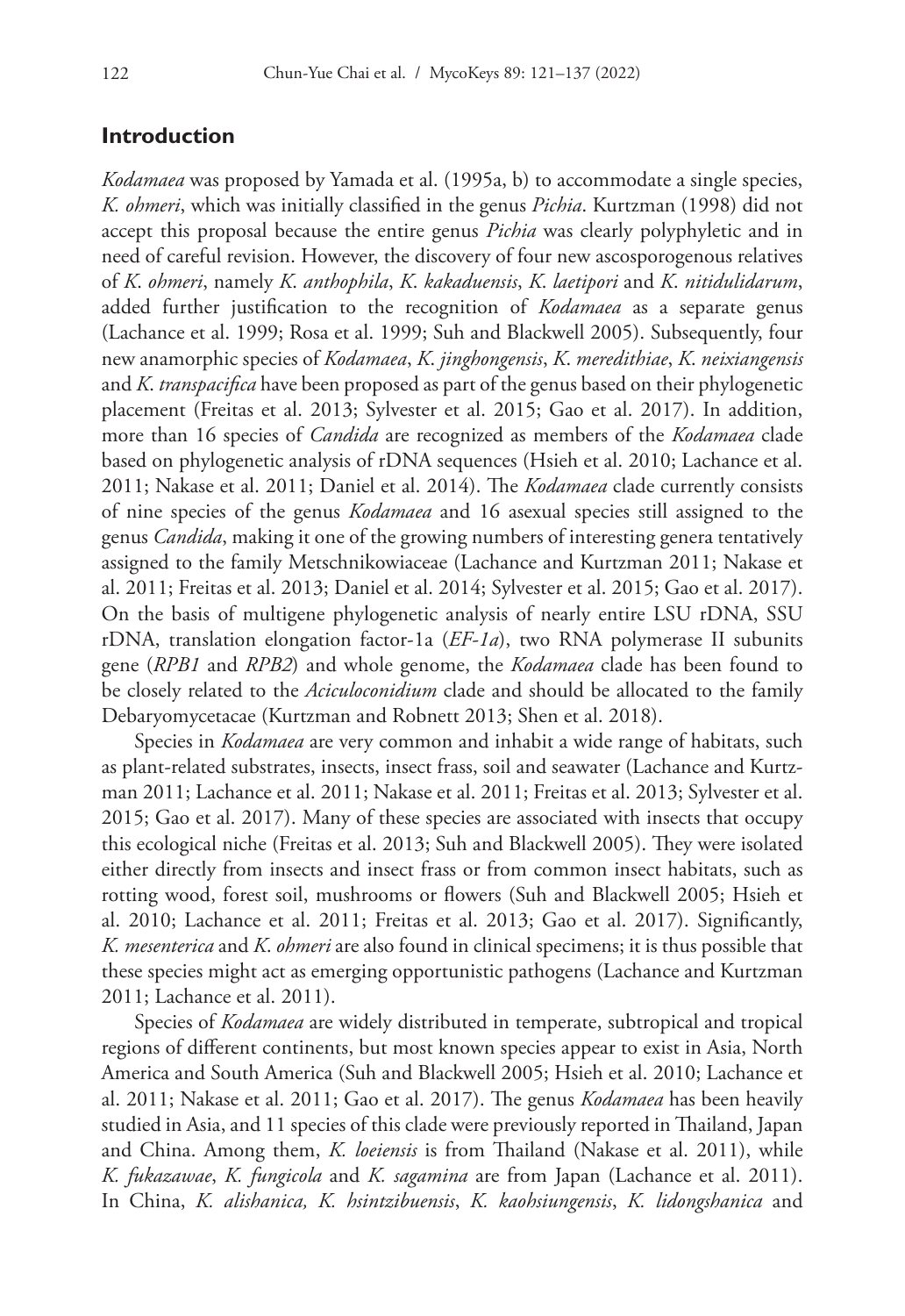*K. smagusa* are described from Taiwan Provinces (Hsieh et al. 2010), and *K*. *jinghongensis* and *K*. *neixiangensis* are from Henan and Yunnan Provinces (Gao et al. 2017). Our studies suggest the existence of other potentially new species of the genus in China. In this study, we collected rotting wood samples from Henan and Yunnan Provinces in China. After isolation and examination, three new species of *Kodamaea* were identified based on phenotypic characteristics and phylogenetic analysis, increasing the species diversity of *Kodamaea* in China.

## **Materials and methods**

#### Sample collection and isolation

Samples of rotting wood were collected in the Xishuangbanna Primeval Forest Park (Yunnan Province, China) and the Baotianman Nature Reserve (Henan Province, China). The Xishuangbanna Primeval Forest Park (21°98'N, 100°88'E) is 1355 m above sea level (MASL), with a hot and humid climate. The average annual temperature is between 16 °C and 28 °C, and the average annual rainfall is above 1,100 mm. The Baotianman Nature Reserve (33°30'44"N, 111°55'47"E) is at 1830 (MASL), with a transitional climate from a northern subtropical zone to a warm temperate zone, average annual temperature of 14–16 °C, and average annual rainfall between 800 mm and 900 mm. Forty rotting wood samples were collected, twenty from each area, during July to August in 2016 and 2017. The samples were stored in sterile plastic bags and transported under refrigeration to the laboratory over a period of no more than 24 h. Yeast strains were isolated from rotting wood samples in accordance with the methods described by Gao et al. (2017) and Zheng et al. (2017). Each sample (1 g) was added to 20 ml sterile yeast extract-malt extract (YM) broth (0.3% yeast extract, 0.3% malt extract, 0.5% peptone, 1% glucose, pH 5.0  $\pm$  0.2) supplemented with 0.025% sodium propionate and 200 mg/L chloramphenicol in a 150 ml Erlenmeyer flask and then cultured for 3–10 days on a rotary shaker. Subsequently, 0.1 ml aliquots of the enrichment culture and appropriate decimal dilutions were spread on YM agar plates and then incubated at 25 °C for 3–4 days. Different yeast colony morphotypes were then isolated by repeated plating on YM agar. All isolates were stored in Microbiology Lab of Nanyang Normal University (NYNU; Nanyang, China), and ex-type cultures of novel yeast were deposited in the fungal collection at Westerdijk Fungal Biodiversity Institute (CBS; Utrecht, The Netherlands) and China Centre of Industrial Culture Collection (CICC; Beijing, China).

## Morphological, physiological and biochemical studies

Morphological and physiological properties were determined according to Kurtzman et al. (2011). Carbon and nitrogen assimilation tests were performed using liquid media, and growth was observed for up to 4 weeks. Carbon fermentation was tested in a yeast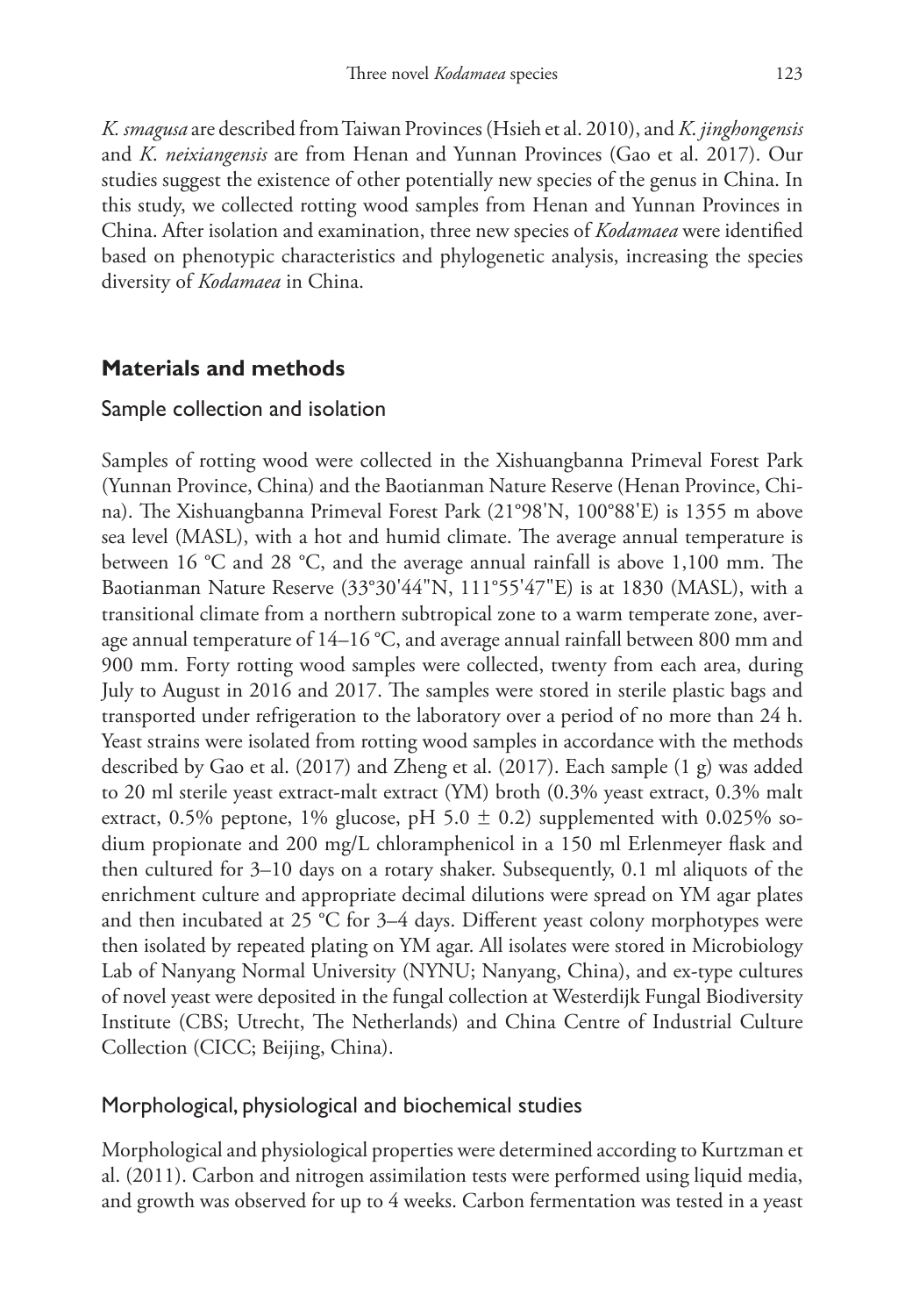extract peptone (YP) base media (1% yeast extract and 2% peptone, pH 5.0  $\pm$  0.2), and Durham tubes were used to visualize carbon dioxide production. Growth at various temperatures (30 °C, 35 °C, 37 °C and 40 °C) was assessed by streaking cells onto yeast extract peptone glucose (YPD) agar (1% yeast extract, 2% peptone, 2% glucose, 2% agar, pH 5.0  $\pm$  0.2) plates and incubating them for  $\sim$ 2 weeks. Formation of true hyphae and pseudohyphae was investigated using the Dalmau plate method on both cornmeal (CM) and 5% malt extract (ME) agar plates. Induction of the sexual stage was tested by incubating single or mixed cultures of the each of the two strains on YM agar, cornmeal (CM) agar, 5% malt extract (ME) agar, V8 agar, Gorodkowa agar, Mc-Clary's acetate agar or yeast carbon base plus 0.01% ammonium sulphate (YCBAS) agar at 25 °C for 2 months (Lachance and Kurtzman 2011; Sylvester et al. 2015; Gao et al. 2017).

#### DNA extraction, PCR amplification and nucleotide sequencing

Genomic DNA was extracted from the yeasts using the Ezup Column Yeast Genomic DNA Purification Kit according to the manufacturer's protocol (Sangon Biotech, China). The nuclear rDNA ITS1-5.8S-ITS2 (ITS) region was amplified using the primer pair ITS1/ITS4 (White et al. 1990). The D1/D2 domain of LSU rDNA was amplified using the primer pair NL1/NL4 (Kurtzman and Robnett 1998). The following thermal profile was used to amplify the ITS and LSU rDNA regions: an initial denaturation step of 2 min at 95 °C, followed by 35 cycles of 30 s at 95 °C, 30 s at 51 °C, and 40 s at 72 °C, with a final extension of 10 min at 72 °C (Lv et al. 2020). PCR products were directly purified and sequenced by Sangon Biotech Inc. (Shanghai, China). We determined the identity and accuracy of the newly obtained sequences by comparing them to sequences in GenBank and assembled them using BioEdit (Hall 1999). Newly obtained sequences were then submitted to GenBank [\(https://www.ncbi.nlm.nih.gov/](https://www.ncbi.nlm.nih.gov/genbank/) [genbank/](https://www.ncbi.nlm.nih.gov/genbank/); Table 1).

#### Phylogenetic analyses

Species in the *Kodamaea* clade with high similarity to our new species were selected for phylogenetic analyses. *Schizosaccharomyces pombe* NRRL Y-12796T was used as an outgroup, based on Kuramae et al. (2006a). NCBI accession numbers of sequences used in the phylogenetic tree are listed in Table 1. Initial alignment of the combined ITS and partial LSU rDNA dataset was performed using the online version of MAFFT 6.0 (Katoh and Toh 2010) with manual evaluations and adjustments in BioEdit when necessary to obtain reliable and reasonable results (Hall 1999). The best-fit nucleotide substitution models for each gene were selected using jModelTest v2.1.7 (Darriba et al. 2012) according to the Akaike information criterion.

Neighbour-joining (NJ) and Maximum parsimony (MP) analyses were implemented for inferring the phylogenetic analyses by using MEGA software version 7.0 (Kumar et al. 2016). The NJ analysis was carried out using Kimura's two parameter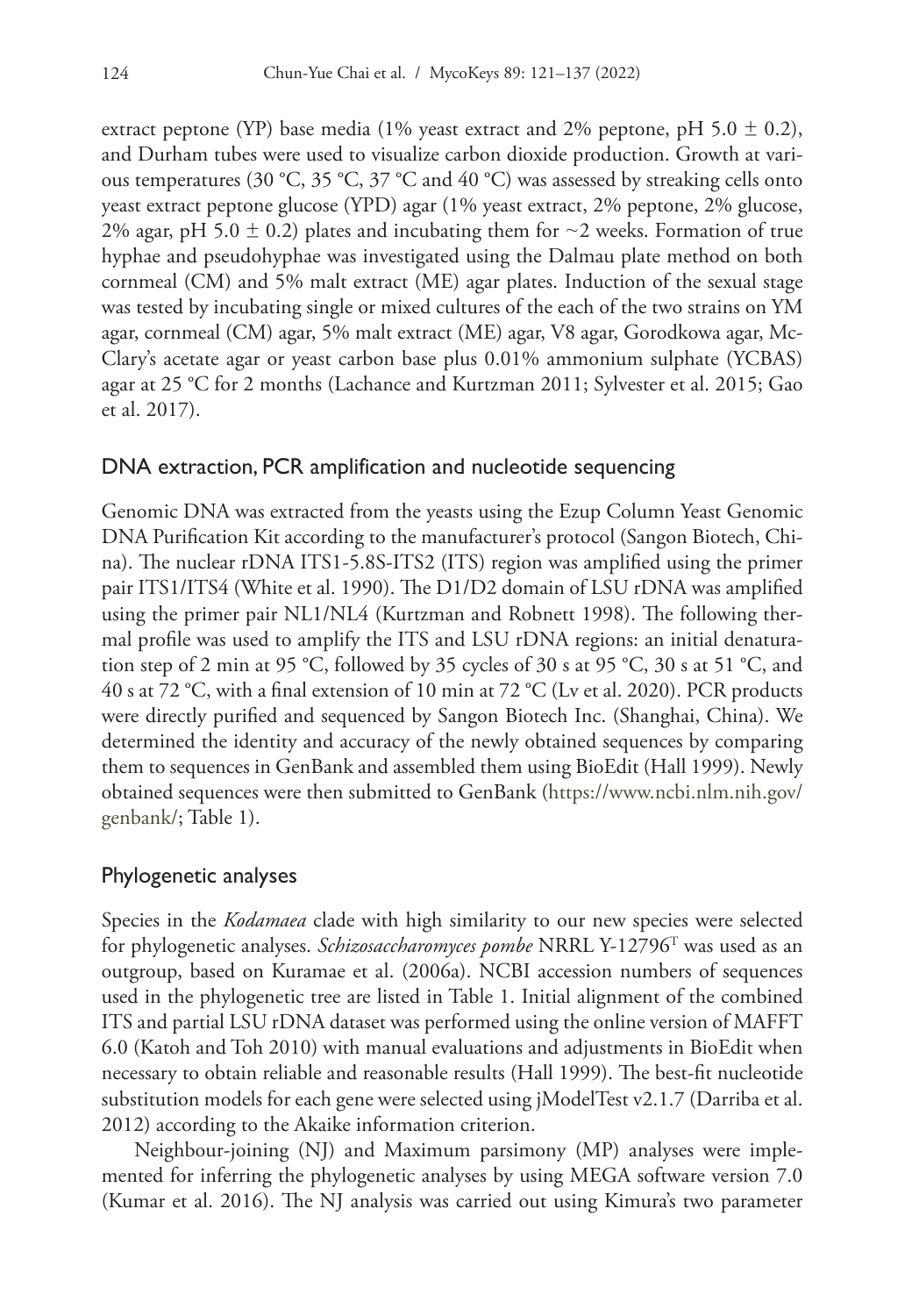| <b>Species</b>           | <b>Strain</b>          | Locality   | Sample                    | <b>ITS</b> | D1/D2     |
|--------------------------|------------------------|------------|---------------------------|------------|-----------|
| Kodamaea arcana          | CBS 9883T              | <b>USA</b> | Beetle                    | N/A        | AY242347  |
| K. alishanica            | CBS 11429T             | China      | Soil                      | NR 159556  | NG 063941 |
| K. derodonti             | CBS 9882 <sup>T</sup>  | <b>USA</b> | Beetle                    | NR_111388  | AY242346  |
| K. fukazawae             | CBS 9137T              | Japan      | Mushroom                  | AB028033   | AY313957  |
| K. fungicola             | CBS 9138T              | Japan      | Mushroom                  | AB028031   | AY313958  |
| K. hsintzibuensis        | CBS 11427 <sup>T</sup> | China      | Soil                      | NR_160557  | HQ999957  |
| K. kaohsiungensis        | CBS 11435 <sup>T</sup> | China      | Mushroom                  | NR_159557  | HQ999958  |
| K. leandrae              | CBS 9735T              | Brazil     | Decaying fruit            | NR_155222  | AY449659  |
| K. lidongshanica         | CBS 11426 <sup>T</sup> | China      | Fruiting body             | GU126451   | HQ999959  |
| K. loeiensis             | CBS 11899 <sup>T</sup> | Thailand   | Insect frass              | NR_155223  | NG_073574 |
| K. mesenterica           | $CBS$ 602 <sup>T</sup> | Germany    | Beer                      | NR_111297  | U45720    |
| K. plutei                | <b>CBS 9885T</b>       | <b>USA</b> | Beetle                    | NR_111389  | AY520388  |
| K. restingae             | CBS 8493 <sup>T</sup>  | Brazil     | Flowers Nitidulid beetles | NR 155225  | AF059667  |
| K. sagamina              | CBS 9140 <sup>T</sup>  | Japan      | Mushroom                  | AB028032   | AY313959  |
| K. smagusa               | CBS 11430 <sup>T</sup> | China      | Mushroom                  | NR 111611  | FJ873476  |
| K. suecica               | CBS 5724T              | Sweden     | Seawater                  | N/A        | U45732    |
| K. anthophila            | CBS 8494T              | Australia  | Flowers, Nitidulid beetle | NR 155239  | AF059668  |
| K. transpacifica         | CBS 12823 <sup>T</sup> | Ecuador    | Flowers                   | NR_173358  | KF002564  |
| K. nitidulidarum         | CBS 8491 <sup>T</sup>  | Brazil     | Flower Nitidulid beetle   | NR 155241  | AF059665  |
| K. ovata                 | <b>NYNU 167144T</b>    | China      | <b>Rotting wood</b>       | OK381035   | OK381037  |
| K. ovata                 | <b>NYNU 1685</b>       | China      | <b>Rotting wood</b>       | OM327522   | OM327519  |
| K. ohmeri                | CBS 5367T              | <b>USA</b> | Cucumber brines           | NR 121464  | U45702    |
| K. jinghongensis         | <b>CBS 14700T</b>      | China      | Rotting wood              | KY213814   | KY213807  |
| K. hongheensis           | <b>NYNU 17423T</b>     | China      | <b>Rotting wood</b>       | MG255723   | MG255704  |
| K. hongheensis           | <b>NYNU 17409</b>      | China      | <b>Rotting wood</b>       | OM327517   | OM327518  |
| K. kakaduensis           | CBS 8611 <sup>T</sup>  | Australian | Flower                    | NR_155240  | AF092279  |
| K. laetipori             | CBS 9884T              | <b>USA</b> | Beetle                    | N/A        | AY520398  |
| K. meredithiae           | CBS 13899T             | <b>USA</b> | soil                      | OK050648   | KM408122  |
| K. neixiangensis         | CBS 14699T             | China      | Rotting wood              | KY213808   | KY213820  |
| K. yamadae               | <b>NYNU 168114T</b>    | China      | <b>Rotting wood</b>       | OK381036   | OK381034  |
| K. yamadae               | <b>NYNU 16858</b>      | China      | <b>Rotting wood</b>       | OM327521   | OM327516  |
| Metschnikowia lochheadii | CBS 8807T              | <b>USA</b> | flowers                   | NR_164507  | NG_058341 |
| M. cubensis              | <b>MUCL 45753T</b>     | Cuba       | flowers                   | N/A        | EU143316  |
| M. matae var. maris      | CBS 13986 <sup>T</sup> | Brazilian  | flowers                   | N/A        | KP241777  |
| M. cerradonensis         | CBS 10409 <sup>T</sup> | Brazil     | flowers nitidulid beetles | N/A        | DO641237  |

**Table 1.** DNA sequences used in the molecular phylogenetic analysis. Entries in bold are newly generated in this study.

Notes: Type strains are marked with T. N/A: sequences not available.

*Schizosaccharomyces pombe* NRRL Y-12796T Jamaica, South

model (Kimura 1980) in the neighbour-joining method (Saitou and Nei 1987). Bootstrapping with 1,000 replicates was performed to determine branch support (Felsenstein 1985). The MP analysis was run using a heuristic search option of 1,000 search replicates with random-addition of sequences and tree bisection and reconnection (TBR) as the branch-swapping algorithm. NJ and MP bootstrap support values above 50% are shown as first and second positions above nodes, respectively.

*M. continentalis* CBS 8430T Germany flowers N/A [DQ641238](http://www.ncbi.nlm.nih.gov/nuccore/DQ641238) *M. santaceciliae* CBS 9149T Costa Rica nitidulid beetles N/A [DQ641242](http://www.ncbi.nlm.nih.gov/nuccore/DQ641242) *M. borealis* CBS 8431T USA beetles N/A [DQ641243](http://www.ncbi.nlm.nih.gov/nuccore/DQ641243) *Aciculoconidium aculeatum* NRRL YB-4298T USA *Drosophila pinicola* N/A [JQ689029](http://www.ncbi.nlm.nih.gov/nuccore/JQ689029)

Apple, Molass [KY105378](http://www.ncbi.nlm.nih.gov/nuccore/KY105378) [KY109602](http://www.ncbi.nlm.nih.gov/nuccore/KY109602)

Africa, Poland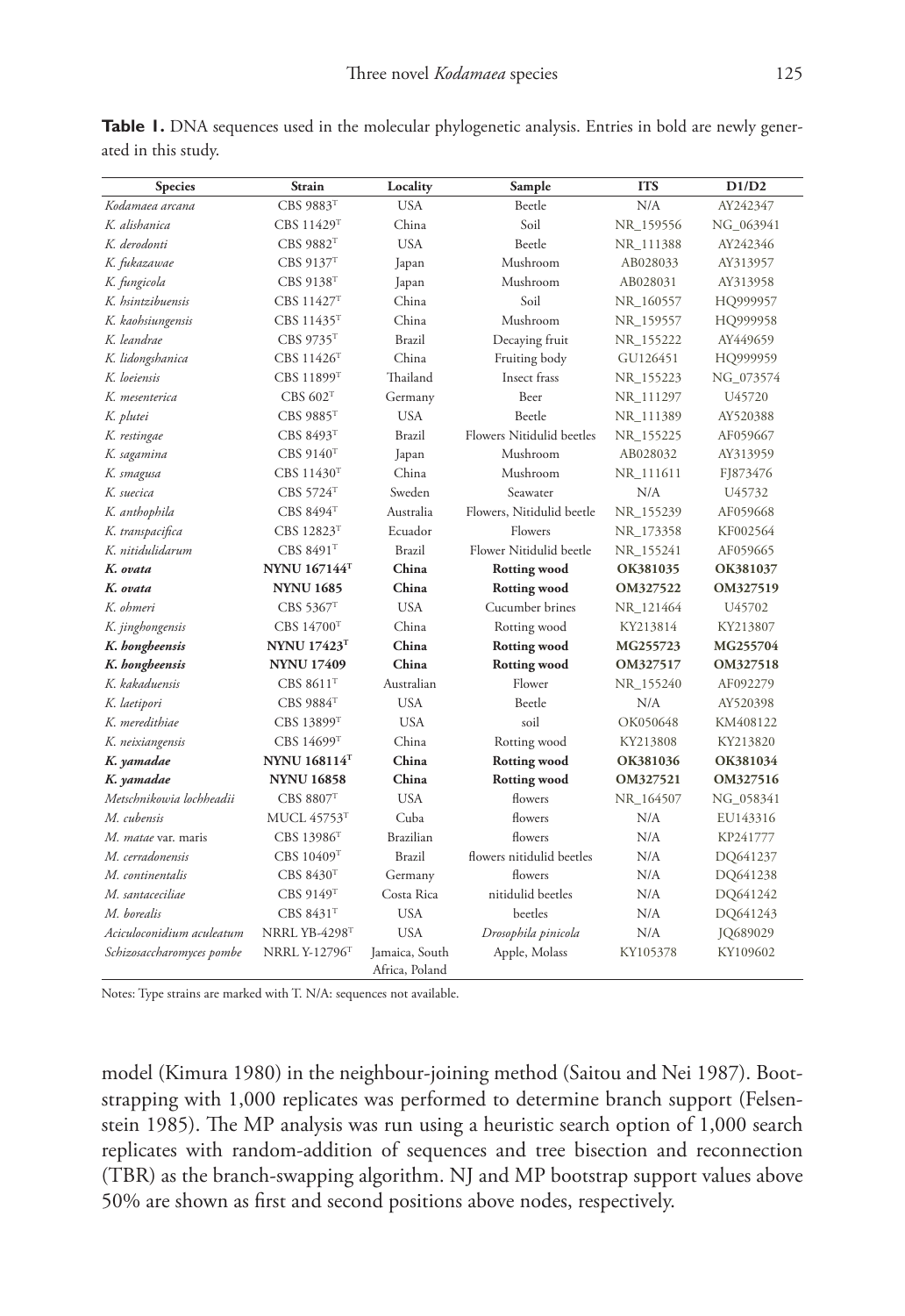#### **Results**

#### Phylogenetic analyses

The combined ITS and LSU rDNA sequences dataset was analysed to infer the interspecific relationships within the *Kodamaea* clade of the family Debaryomycetacae. The dataset consisted of 40 sequences including the outgroup, *Schizosaccharomyces pombe* NRRL Y-12796T . A total of 896 characters including gaps (372 for ITS and 524 for LSU rDNA) were included in the phylogenetic analysis. Both NJ and MP analyses resulted in similar tree topologies, and only the NJ tree is shown in Fig. 1.

In the NJ phylogenetic tree (Fig. 1), the genus *Kodamaea* formed a monophyletic clade distant from its related taxa of the family Debaryomycetacae. The samples of the three new species of *Kodamaea*, *Kodamaea hongheensis*, *Kodamaea ovata* and *Kodamaea yamadae*, formed each a strongly supported sub-clade and were clearly distinct from other known species of *Kodamaea*. Two strains of *K. hongheensis* formed a unique lineage with *K. laetipori*, but with low support (NJ 57%, MP 60%). *K*. *ovata* clustered with *K*. *neixiangensis* with high support (NJ 94%, MP 90%), while *K*. *yamadae* clustered with *K*. *jinghongensis* and *K*. *fukazawae* with evident statistic support (NJ 87%, MP 80%).

#### Taxonomy

*Kodamaea hongheensis* **C.Y. Chai & F.L. Hui, sp. nov.**

MycoBank No: [842625](http://www.mycobank.org/MycoTaxo.aspx?Link=T&Rec=842625) Fig. 2

**Holotype.** China, Yunnan Province, Honghe Prefecture, Luxi County, in rotting wood in Jiuxi Mountain Forest Park, April 2017, K.F. Liu & Z.W. Xi (holotype NYNU 17423T , ex-holotype CICC 33265).

**Etymology.** The specific epithet *hongheensis* refers to the geographic origin of the type strain, Honghe Prefecture, Yunnan.

**Description.** In YM broth, after 3 days at 25 °C, cells are ovoid to elongate  $(3-5 \times 3-7 \mu m)$  and occur singly or in pairs (Fig. 2a). Sediment is formed after a month, but a pellicle is not observed. On YM agar, after 3 days at 25 °C, colonies are white to cream-colored, butyrous and smooth with entire margins. In Dalmau plate culture on CM agar, pseudohyphae are formed but not true mycelia (Fig. 2b). Asci or signs of conjugation are not seen on sporulation media. Glucose, maltose and trehalose are fermented but not galactose, sucrose, melibiose, lactose, cellobiose, melezitose, raffinose, inulin, or xylose. Glucose, glucosamine,  $D$ -xylose, sucrose, maltose, trehalose, methyl  $\alpha$ - $D$ -glucoside, cellobiose, salicin, melezitose, glycerol, ribitol, p-glucitol, p-mannitol, p-glucono-1, 5-lactone, 2-ketod-gluconate, succinate, citrate and ethanol are assimilated as sole carbon sources.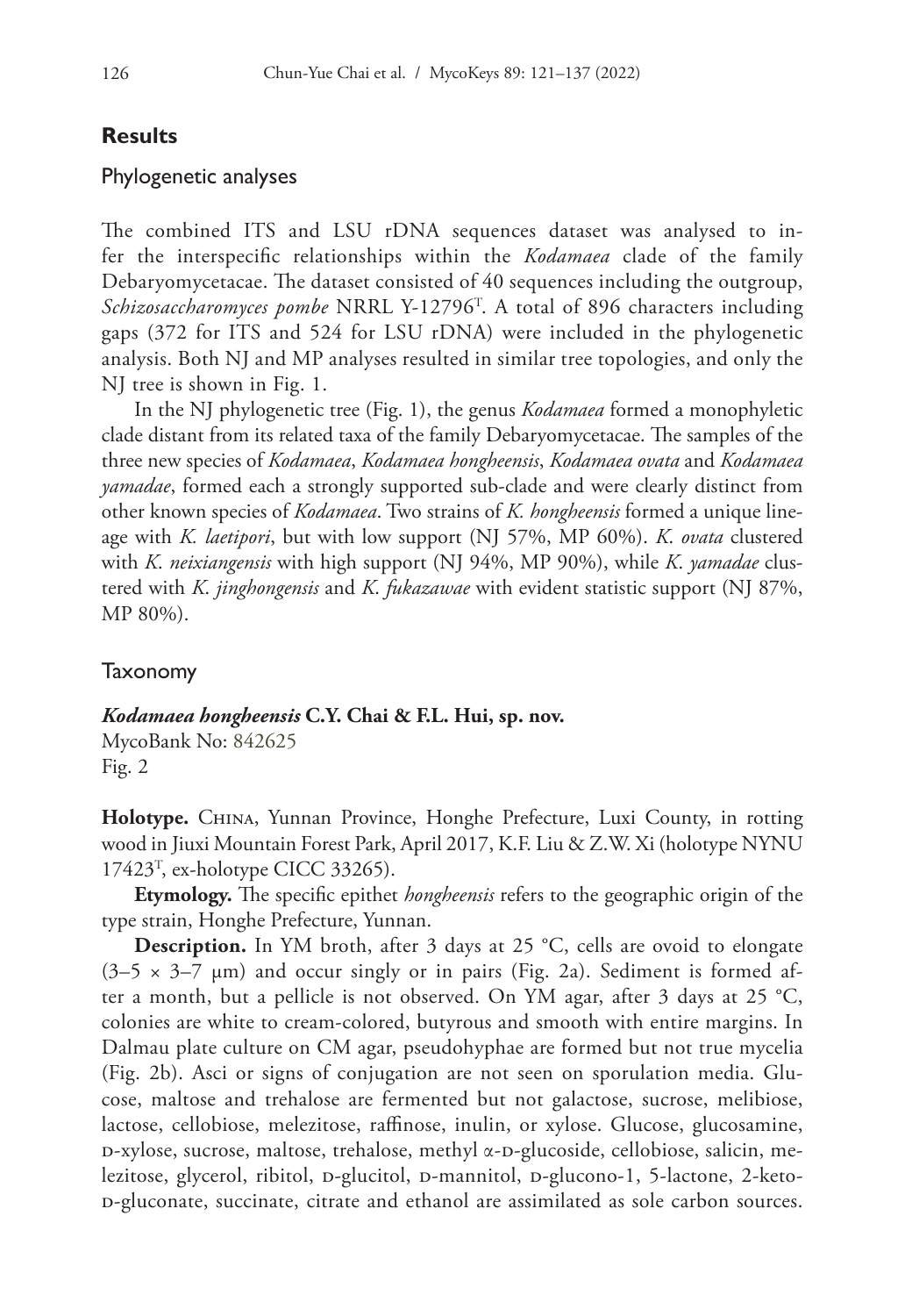

Figure 1. The NJ tree based on an analysis of a combined ITS and LSU rDNA dataset from the genus *Kodamaea* and related taxa from the family Debaryomycetacae. *Schizosaccharomyces pombe* NRRL  $Y-12796$ <sup>T</sup> was used as outgroup. Bootstrap support values (BS) for the neighbour-joining and maximum parsimony programs of above 50% are given at nodes based on 1000 replications, a dash ("-") indicates a value < 50% (BS). Bar, 2% sequence difference. The strain number is indicated after the species name. The strains in this study are in bold. T, type strains.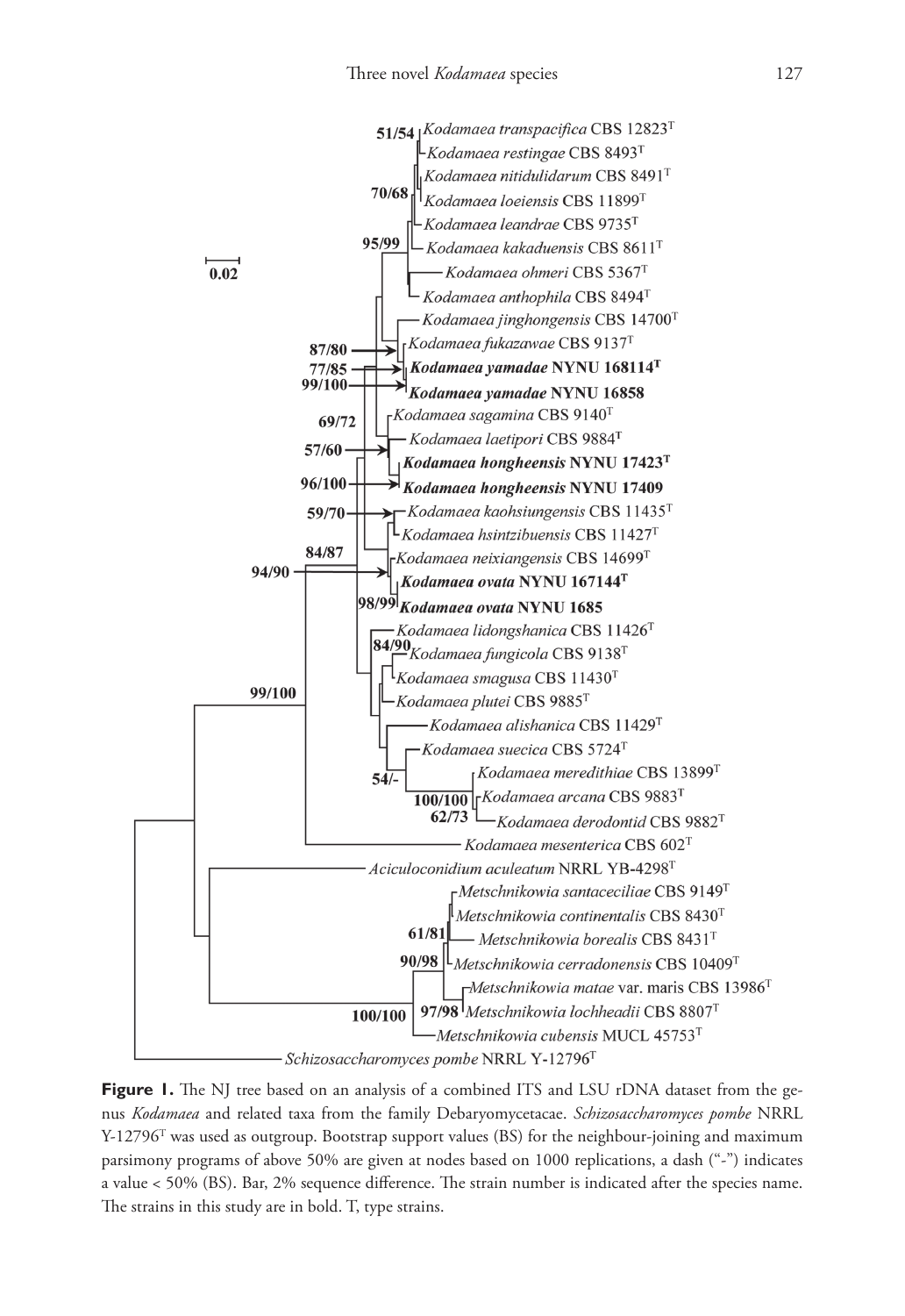Galactose, l-sorbose, d-ribose, d-arabinose, l-arabinose, l-rhamnose, melibiose, lactose, raffinose, inulin, erythritol, xylitol, galactitol, *myo*-inositol, D-gluconate, d-glucuronate, dl-lactate and methanol are not assimilated. l-lysine, glucosamine and D-tryptophan are assimilated as sole nitrogen sources. Nitrate, nitrite, ethylamine, cadaverine, creatine, creatinine and imidazole are not assimilated. Growth is observed at 35 °C but not at 37 °C. Growth in the presence of 0.01% cycloheximide is positive, but growth in the presence of 10% NaCl plus 5% glucose and 1% acetic acid is negative. Starch-like compounds are not produced. Urease activity and diazonium blue B reactions are negative.

**Additional isolate examined.** China, Yunnan Province, Honghe Prefecture, Luxi County, in rotting wood in Jiuxi Mountain Forest Park, April 2017, K.F. Liu & Z.W. Xi (NYNU 17409).

**Notes.** Two strains NYNU 17409 and NYNU 17423, both representing *K. hongheensis*, were grouped in an independent lineage and are related to *K*. *laetipori*. *K. hongheensis* differed from its closest relative *K. laetipori* by 2.9% substitutions in the LSU rDNA sequence. However, the ITS sequence of *K. hongheensis* could not be successfully aligned with the type strain of *K. laetipori* because its ITS sequences are not currently available from either the NCBI GenBank database or the CBS database. Physiologically, *K. hongheensis* can be differentiated from *K. laetipori* (Lachance and Kurtzman 2011) based on growth in L-sorbose, D-arabinose, D-gluconate, and DLlactate, which are positive for *K. laetipori* and negative for the new species. Moreover, *K. laetipori* grows in the presence of 0.1% cycloheximide and 10% NaCl plus 5% glucose, but *K. hongheensis* does not.



**Figure 2.** Morphology of *Kodamaea hongheensis* (NYNU 17423, holotype) **a** budding cells in YM broth after 3 d **b** simple pseudohyphae on CM agar after 14 d. Scale bars: 10 μm.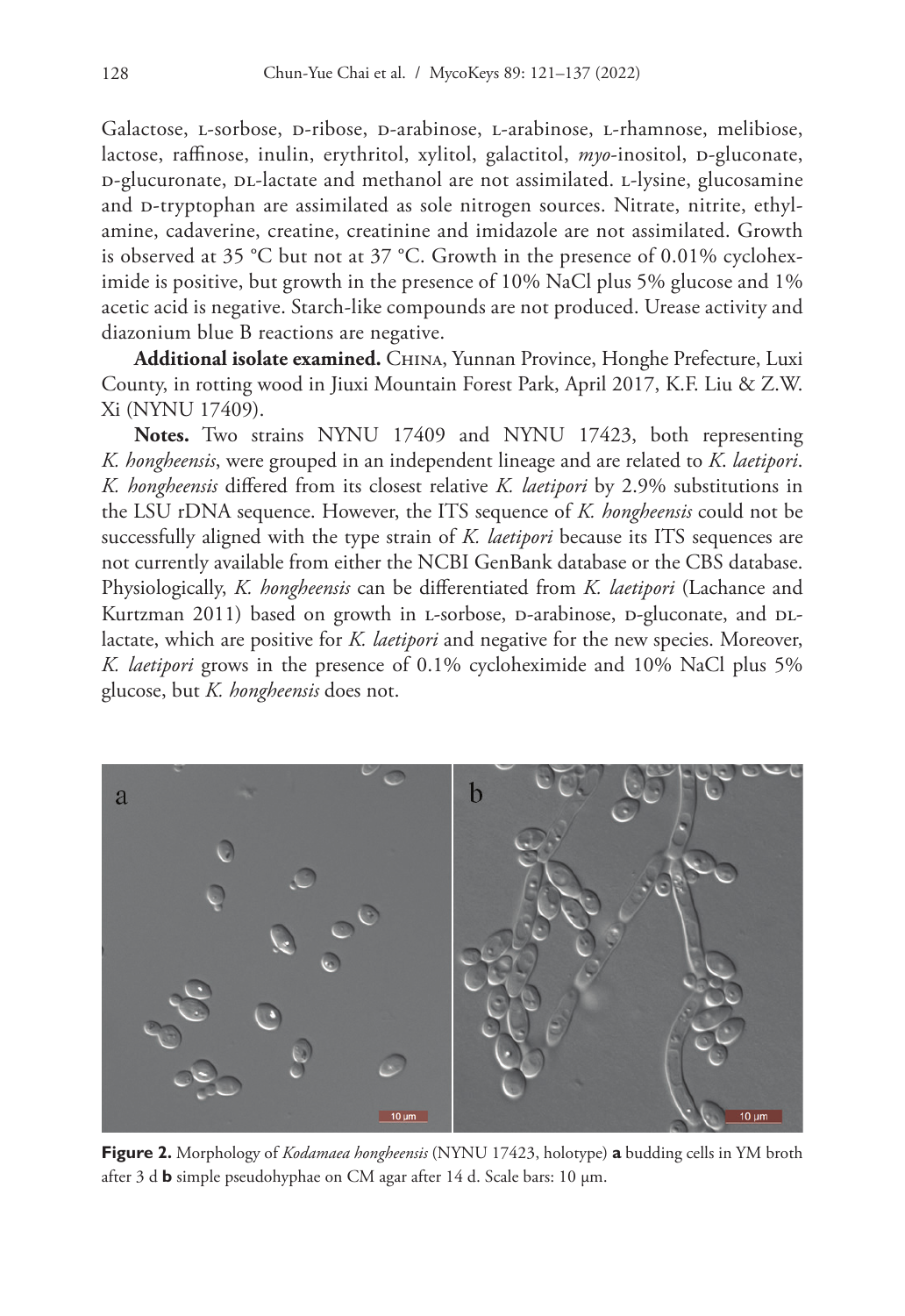#### *Kodamaea ovata* **C.Y. Chai & F.L. Hui, sp. nov.**

MycoBank No: [842623](http://www.mycobank.org/MycoTaxo.aspx?Link=T&Rec=842623) Fig. 3

**Holotype.** China, Henan Province, Nanyang City, the Baotianman Nature Reserve, in rotting wood under a mixed forest, July 2016, K.F. Liu & Z.W. Xi (holotype NYNU 167144T , ex-holotype CBS 14702).

**Etymology.** The specific epithet *ovata* refers to the ovoid cell morphology of the type strain.

**Description.** In YM broth, after 3 days at 25 °C, cells are ovoid (2–4 × 3–5 μm) and occur singly or in pairs (Fig. 3a). Sediment is formed after a month, but a pellicle is not observed. On YM agar, after 3 days at 25 °C, colonies are white to cream-colored, butyrous and smooth with entire margins. In Dalmau plate culture on CM agar, a rudimentary pseudomycelium is formed (Fig. 3b). Asci or signs of conjugation are not seen on sporulation media. Glucose, galactose, maltose and trehalose are fermented but sucrose, melibiose, lactose, cellobiose, melezitose, raffinose, inulin and xylose are not. Glucose, galactose, glucosamine, d-xylose, d-arabinose, l-arabinose, sucrose, maltose, trehalose, methyl  $\alpha$ -D-glucoside, cellobiose, salicin, arbutin, melezitose, inulin, glycerol, ribitol, xylitol, p-glucitol, p-mannitol, galactitol, p-glucono-1, 5-lactone, 2-keto-p-gluconate, DL-lactate, succinate, citrate and ethanol are assimilated as sole carbon sources. L-sorbose, p-ribose, L-rhamnose, melibiose, lactose, raffinose, erythritol, *myo*-inositol, p-gluconate, d-glucuronate and methanol are not assimilated. Ethylamine, l-lysine and creatine are assimilated as sole nitrogen sources. Nitrate, nitrite, cadaverine, creatinine, glucosamine, imidazole and p-tryptophan are not assimilated. Growth is observed at  $42 \degree C$  but not at



**Figure 3.** Morphology of *Kodamaea ovata* (NYNU 167144, holotype) **a** budding cells in YM broth after 3 d **b** pseudohyphae on CM agar after 14 d. Scale bars: 10 μm.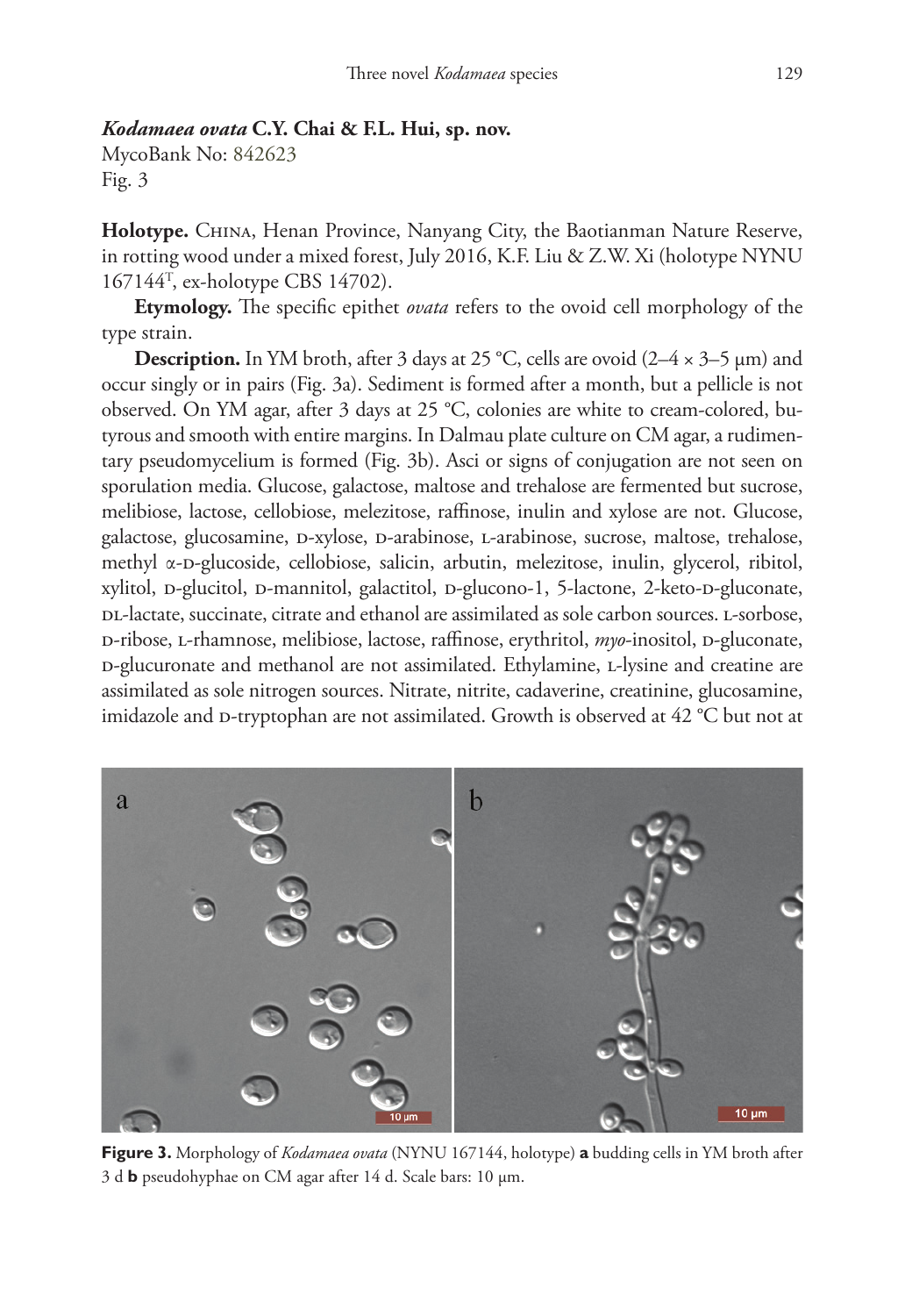45 °C. Growth in the presence of 0.1% cycloheximide and 16% NaCl plus 5% glucose is positive, but growth in the presence of 1% acetic acid is negative. Starch-like compounds are not produced. Urease activity and diazonium blue B reactions are negative.

Additional isolate examined. CHINA, Henan Province, Nanyang City, the Baotianman Nature Reserve, in rotting wood under a mixed forest, July 2016, K.F. Liu & Z.W. Xi (NYNU 1685).

**Notes.** Two strains NYNU 1685 and NYNU 167144 representing *K. ovata* grouped in a well-supported clade and appear to be most closely related to *K*. *neixiangensis* (Gao et al. 2017). The nucleotide differences between the new species and the close relative *K*. *neixiangensis* are 1% substitutions in the LSU rDNA sequence and 4.8% substitutions in the ITS region, respectively. Physiologically, *K. ovata* can be differentiated from *K*. *neixiangensis* based on growth in L-arabinose, D-arabinose, DL-lactate and 16% NaCl plus 5% glucose, all of which were positive for *K. ovata* and negative for *K*. *neixiangensis*. Additionally, the new species ferments galactose and maltose and grows at 35 °C, but *K*. *neixiangensis* does not have these characteristics.

### *Kodamaea yamadae* **C.Y. Chai & F.L. Hui, sp. nov.**

MycoBank No: [842626](http://www.mycobank.org/MycoTaxo.aspx?Link=T&Rec=842626) Fig. 4

**Holotype.** China, Henan Province, Nanyang City, the Baotianman Nature Reserve, in rotting wood under a mixed forest, August 2016, K.F. Liu & Z.W. Xi (holotype NYNU 168114T , ex-holotype CBS 14703).

**Etymology.** The specific epithet *yamadae* is used in honour of Y. Yamada for his proposal of the genus *Kodamaea*.

**Description.** In YM broth, after three days at 25 °C, cells are ellipsoidal to elongate  $(2-3 \times 4.5-10 \mu m)$  and occur singly or in pairs (Fig. 4a). Sediment is formed after a month, but a pellicle is not observed. On YM agar, after 3 days at 25 °C, colonies are white, convex, sometimes fringed, glabrous or membranous, smooth or rugose and butyrous to tough due to filamentous growth. On Dalmau plate culture on CM agar, a rudimentary pseudomycelium is formed (Fig. 4b). Asci or signs of conjugation are not seen on sporulation media. Glucose, maltose, sucrose, trehalose and cellobiose are fermented but not galactose, melibiose, lactose, melezitose, raffinose, inulin or xylose. Glucose, galactose, glucosamine, p-ribose, p-xylose, sucrose, maltose, trehalose, methyl α-D-glucoside, cellobiose, salicin, inulin, glycerol, erythritol, ribitol, D-glucitol, Dmannitol, p-glucono-1, 5-lactone, 2-keto-p-gluconate, succinate, citrate and ethanol are assimilated as sole carbon sources. l-sorbose, d-arabinose, l-arabinose, l-rhamnose, arbutin, melibiose, lactose, raffinose, melezitose, xylitol, galactitol, *myo*-inositol, 5-keto-D-gluconate, D-gluconate, D-glucuronate, DL-lactate and methanol are not assimilated. Ethylamine, L-lysine, creatine, glucosamine and D-tryptophan are assimilated as sole nitrogen sources. Nitrate, nitrite, cadaverine, creatinine and imidazole are not assimilated. Growth is observed at 30 °C but not at 35 °C. Growth in the presence of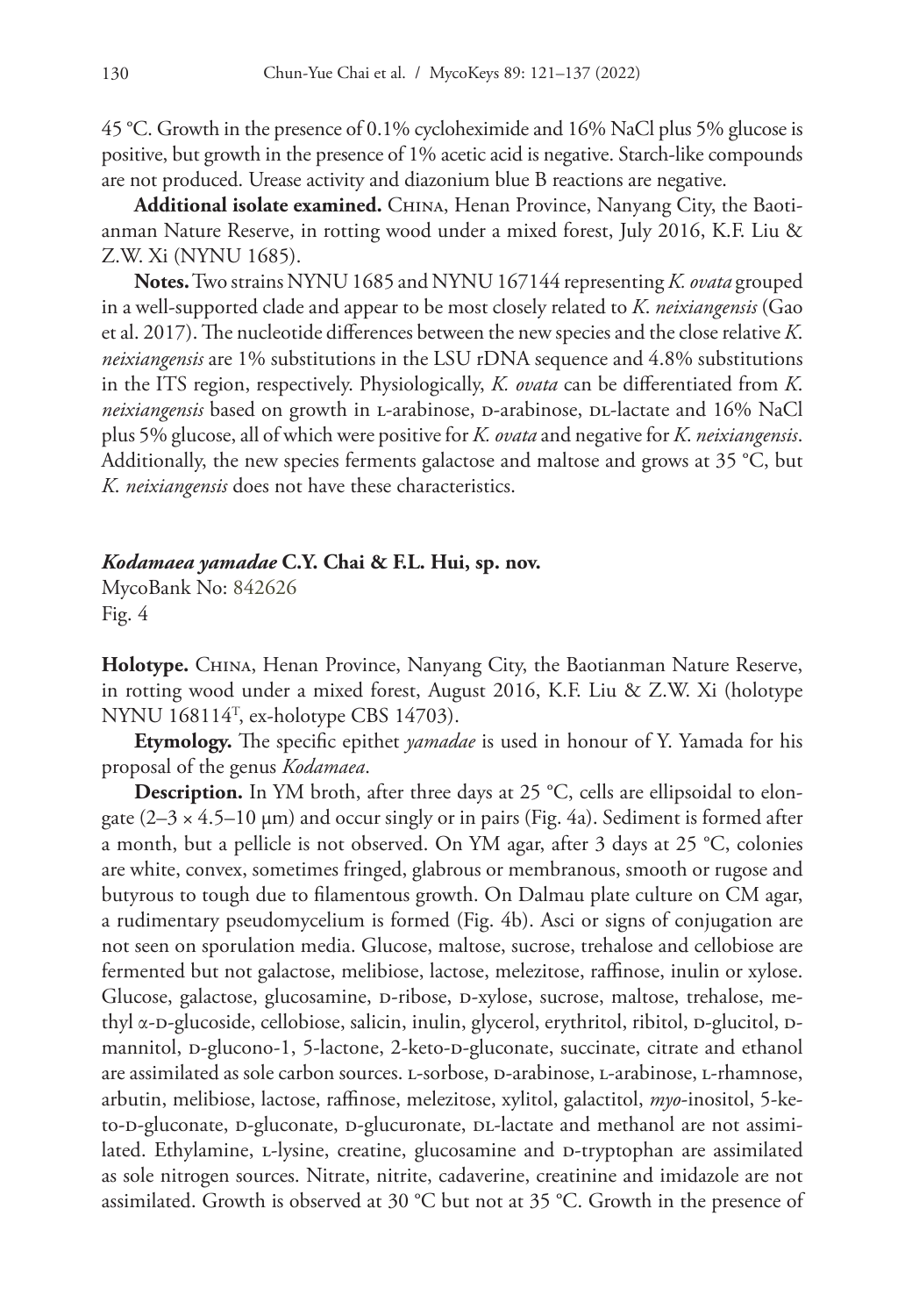0.1% cycloheximide is positive, but growth in the presence of 10% NaCl plus 5% glucose and 1% acetic acid is negative. Starch-like compounds are not produced. Urease activity and diazonium blue B reactions are negative.

Additional isolates examined. CHINA, Henan Province, Nanyang City, the Baotianman Nature Reserve, in rotting wood under an oak forest, August 2016, K.F. Liu & Z.W. Xi (NYNU 16858).

**Notes.** Two strains NYNU 16858 and NYNU 168114, representing *K. yamadae* clustered in a well-supported clade that is closely related to *K*. *jinghongensis* (Gao et al. 2017) and *K*. *fukazawae* (Nakase et al. 1999). The nucleotide differences between *K. yamadae* and *K*. *jinghongensis* were 2.8% substitutions in the LSU rDNA sequences and 3.9% substitutions in the ITS region. Similarly, *K. yamadae* and *K*. *fukazawae* showed differences of 2.6% substitutions in the LSU rDNA sequences and 4.7% substitutions in the ITS region. Physiologically, the novel species differed from *K. jinghongensis* by its ability to ferment cellobiose and its inability to assimilate arbutin. Unlike *K. fukazawae*, the novel species was able to assimilate D-galactose, L-sorbose, inulin, D-arabinose, Larabinose, l-rhamnose, and methanol, and was not able to grow in the presence of 0.1% cycloheximide. In all cases, identification by sequencing was the best approach.



**Figure 4.** Morphology of *Kodamaea yamadae* (NYNU 168114, holotype) **a** budding cells in YM broth after 3 d **b** pseudohyphae on CM agar after 14 d. Scale bars: 10 μm.

### Sixteen new combinations

In addition to the previously described taxa, we propose sixteen new combinations in the genus *Kodamaea* by including clade members that previously were described as species of the polyphyletic asexual genus *Candida* based on the combined ITS and LSU rDNA sequences from type strains of the genus *Kodamaea* and related taxa of the family Debaryomycetacae.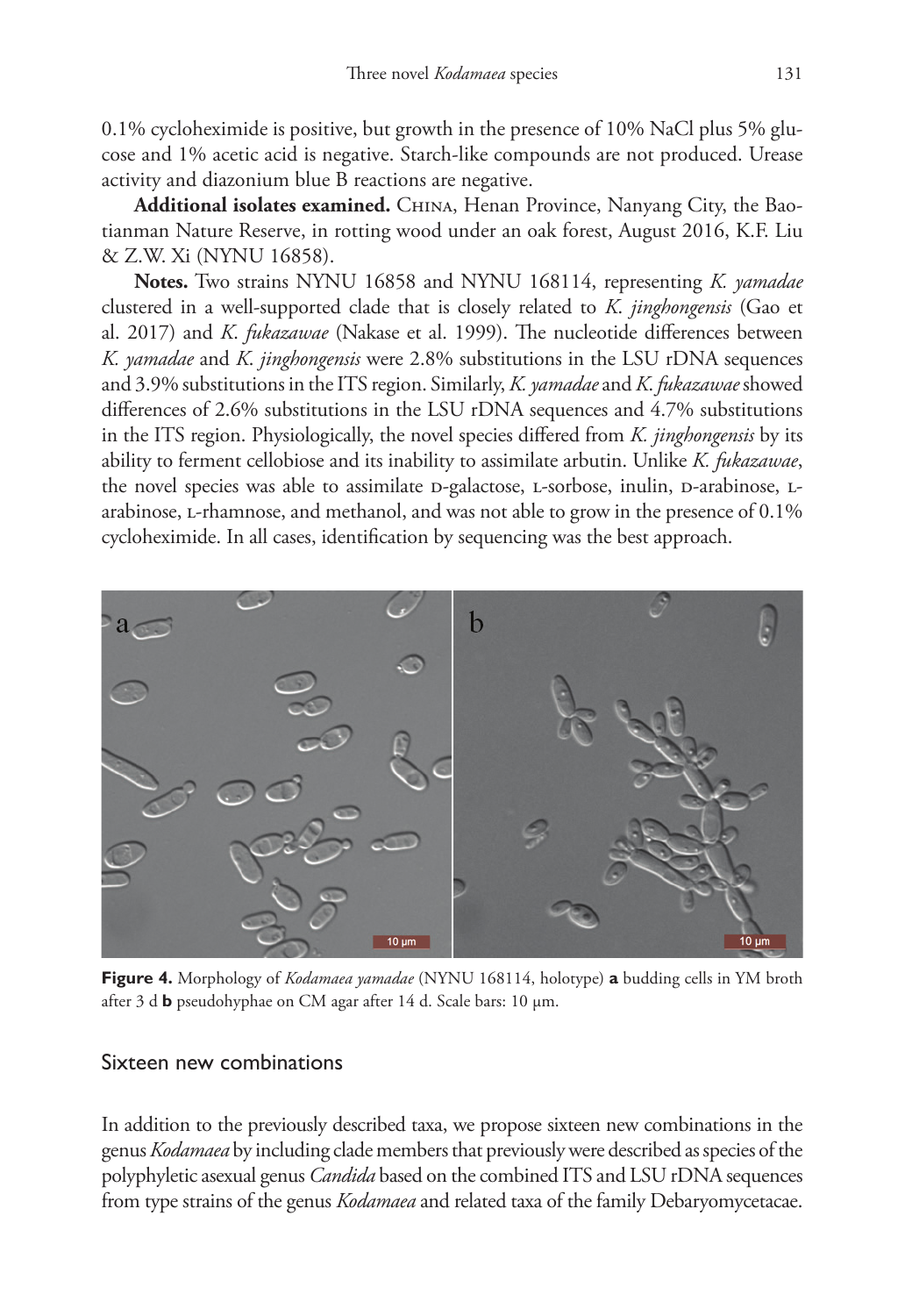*Kodamaea alishanica* **(C.W. Hsieh) C.Y. Chai & F.L. Hui, comb. nov.** MycoBank No: [843566](http://www.mycobank.org/MycoTaxo.aspx?Link=T&Rec=843566)

**Basionym.** *Candida alishanica* C.W. Hsieh, FEMS Yeast Research 10 (7): 948 (2010).

*Kodamaea arcana* **(S.-O. Suh & M. Blackw) C.Y. Chai & F.L. Hui, comb. nov.** MycoBank No: [843565](http://www.mycobank.org/MycoTaxo.aspx?Link=T&Rec=843565)

**Basionym.** *Candida arcana* S.-O. Suh & M. Blackw, Mycologia 97 (1): 172 (2005).

*Kodamaea derodonti* **(S.-O. Suh & M. Blackw) C.Y. Chai & F.L. Hui, comb. nov.** MycoBank No: [843567](http://www.mycobank.org/MycoTaxo.aspx?Link=T&Rec=843567)

**Basionym.** *Candida derodonti* S.-O. Suh & M. Blackw, Mycologia 97 (1): 172 (2005).

*Kodamaea fukazawae* **(Nakase, M. Suzuki, Sugita, S.O. Suh & Komag) C.Y. Chai & F.L. Hui, comb. nov.** MycoBank No: [843579](http://www.mycobank.org/MycoTaxo.aspx?Link=T&Rec=843579)

**Basionym.** *Candida fukazawae* Nakase, M. Suzuki, Sugita, S.O. Suh & Komag, Mycoscience 40 (6): 473 (1999).

*Kodamaea fungicola* **(Nakase, M. Suzuki, Sugita, S.O. Suh & Komag) C.Y. Chai & F.L. Hui, comb. nov.** MycoBank No: [843568](http://www.mycobank.org/MycoTaxo.aspx?Link=T&Rec=843568)

**Basionym.** *Candida fungicola* Nakase, M. Suzuki, Sugita, S.O. Suh & Komag, Mycoscience 40 (6): 470 (1999).

*Kodamaea hsintzibuensis* **(C.W. Hsieh) C.Y. Chai & F.L. Hui, comb. nov.** MycoBank No: [843569](http://www.mycobank.org/MycoTaxo.aspx?Link=T&Rec=843569)

**Basionym.***Candida hsintzibuensis* C.W. Hsieh, FEMS Yeast Research 10 (7): 948 (2010).

*Kodamaea kaohsiungensis* **(C.W. Hsieh) C.Y. Chai & F.L. Hui, comb. nov.** MycoBank No: [843570](http://www.mycobank.org/MycoTaxo.aspx?Link=T&Rec=843570)

**Basionym.***Candida kaohsiungensis* C.W. Hsieh, FEMS Yeast Research 10 (7): 948 (2010).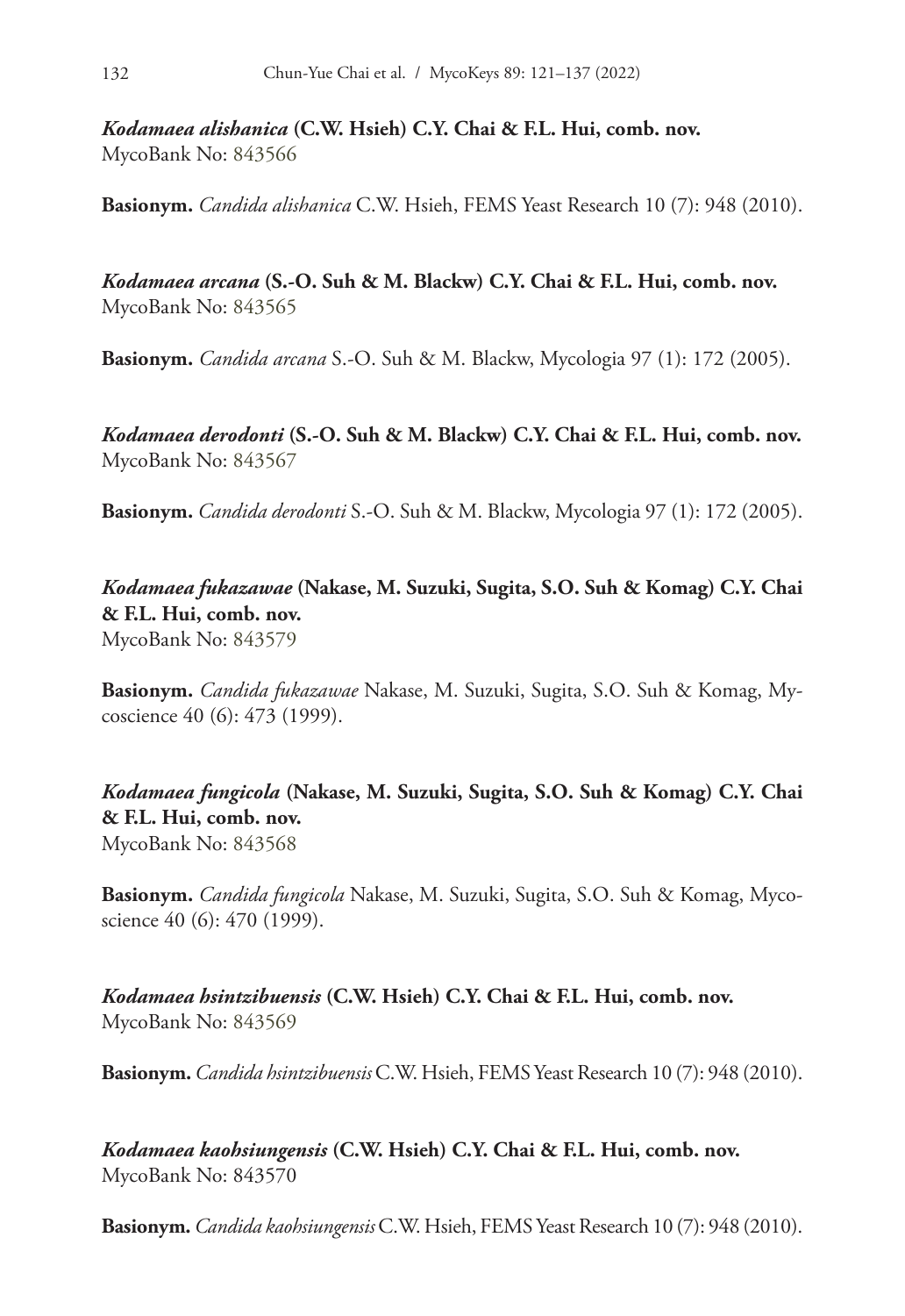*Kodamaea leandrae* **(Ruivo, Pagnocca, Lachance & Rosa) C.Y. Chai & F.L. Hui, comb. nov.** MycoBank No: [842628](http://www.mycobank.org/MycoTaxo.aspx?Link=T&Rec=842628)

**Basionym.** *Candida leandrae* Ruivo, Pagnocca, Lachance & Rosa, International Journal of Systematic and Evolutionary Microbiology 54(6): 62407 (2004).

*Kodamaea lidongshanica* **(C.W. Hsieh) C.Y. Chai & F.L. Hui, comb. nov.** MycoBank No: [843571](http://www.mycobank.org/MycoTaxo.aspx?Link=T&Rec=843571)

**Basionym.** *Candida lidongshanica* C.W. Hsieh, FEMS Yeast Research 10 (7): 948 (2010).

## *Kodamaea loeiensis* **(Nakase, Jindamorakot, Am-In, Ninomiya & Kawasaki) C.Y. Chai & F.L. Hui, comb. nov.**

MycoBank No: [842627](http://www.mycobank.org/MycoTaxo.aspx?Link=T&Rec=842627)

**Basionym.** *Candida loeiensis* Nakase, Jindamorakot, Am-In, Ninomiya & Kawasaki, Journal of General and Applied Microbiology 57(6): 2011(388).

# *Kodamaea mesenterica* **((A. Geiger) Diddens & Lodder) C.Y. Chai & F.L. Hui, comb. nov.**

MycoBank No: [843572](http://www.mycobank.org/MycoTaxo.aspx?Link=T&Rec=843572)

**Basionym.** *Candida mesenterica* (A. Geiger) Diddens & Lodder, Die anaskosporogenen Hefen, II Hälfte: 196 (1942).

*Kodamaea plutei* **(S.-O. Suh & M. Blackw) C.Y. Chai & F.L. Hui, comb. nov.** MycoBank No: [843573](http://www.mycobank.org/MycoTaxo.aspx?Link=T&Rec=843573)

**Basionym.** *Candida plutei* S.-O. Suh & M. Blackw, Mycologia 97 (1): 173 (2005)

*Kodamaea restingae* **(Rosa, Lachance, Starmer, Barker, Bowles & Schlag-Edler) C.Y. Chai & F.L. Hui, comb. nov.** MycoBank No: [842629](http://www.mycobank.org/MycoTaxo.aspx?Link=T&Rec=842629)

**Basionym.** *Candida restingae* Rosa, Lachance, Starmer, Barker, Bowles & Schlag-Edler, International Journal of Systematic Bacteriology 49(1):313 (1999).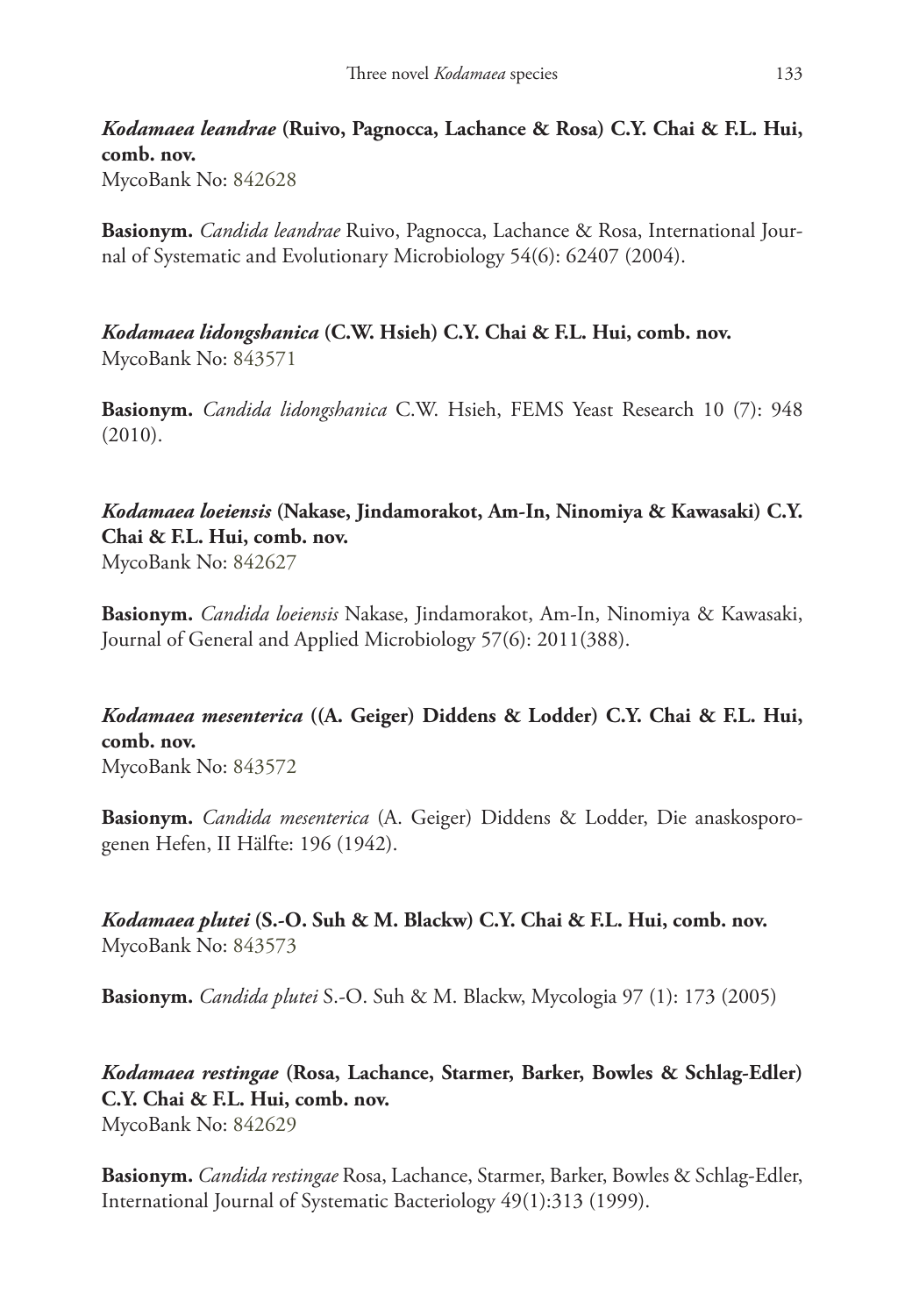*Kodamaea sagamina* **(Nakase, M. Suzuki, Sugita, S.O. Suh & Komag) C.Y. Chai & F.L. Hui, comb. nov.**

MycoBank No: [843575](http://www.mycobank.org/MycoTaxo.aspx?Link=T&Rec=843575)

**Basionym.** *Candida sagamina* Nakase, M. Suzuki, Sugita, S.O. Suh & Komag, Mycoscience 40 (6): 471 (1999).

*Kodamaea smagusa* **(C.W. Hsieh) C.Y. Chai & F.L. Hui, comb. nov.** MycoBank No: [843576](http://www.mycobank.org/MycoTaxo.aspx?Link=T&Rec=843576)

**Basionym.** *Candida smagusa* C.W. Hsieh, FEMS Yeast Research 10 (7): 948 (2010).

*Kodamaea suecica* **(Rodr. Mir. & Norkrans) C.Y. Chai & F.L. Hui, comb. nov.** MycoBank No: [843577](http://www.mycobank.org/MycoTaxo.aspx?Link=T&Rec=843577)

**Basionym.** *Candida suecica* Rodr. Mir. & Norkrans, Antonie van Leeuwenhoek 34: 115 (1968).

#### **Discussion**

In this study, three new species of *Kodamaea*, namely *Kodamaea hongheensis* f.a., sp. nov., *Kodamaea ovata* f.a., sp. nov. and *Kodamaea yamadae* f.a., sp. nov., from Henan and Yunnan Province in China are described and compared with similar species based on morphological and molecular data. A more comprehensive phylogenetic placement of the genus *Kodamaea* based on the combined ITS and LSU rDNA sequences is provided, including almost all representatives from GenBank database and newly generated sequences. This study provides some ideas on the species delimitation within *Kodamaea* based on morphological and phylogenetic placement evidence.

The phylogenetic relationships in *Kodamaea* have been unclear, mainly due to lacking a multigene phylogeny (Daniel et al. 2014). In this article, we used all currently known species and the new species to revise this genus, based on a phylogenetic analysis of the combined ITS and LSU rDNA sequences. As shown in Fig. 1, the genus *Kodamaea* formed a monophyletic clade with well support (NJ 99%, MP 100%). This result is similar to the results of previous phylogenetic analyses based on the D1/D2 domain of LSU rDNA sequences (Freitas et al. 2013; Gao et al. 2017). According to the nomenclature of "one fungus, one name", sixteen asexual *Candida* species, which are members of the *Kodamaea* clade based on phylogenetic analysis, are transferred to *Kodamaea* as *K. alishanica* comb. nov., *K. arcana* comb. nov., *K. derodonti* comb. nov., *K. fukazawae* comb. nov., *K. fungicola* comb. nov., *K. hsintzibuensis* comb. nov., *K. kaohsiungensis* comb. nov., *K. leandrae* comb. nov., *K. lidongshanica* comb. nov.,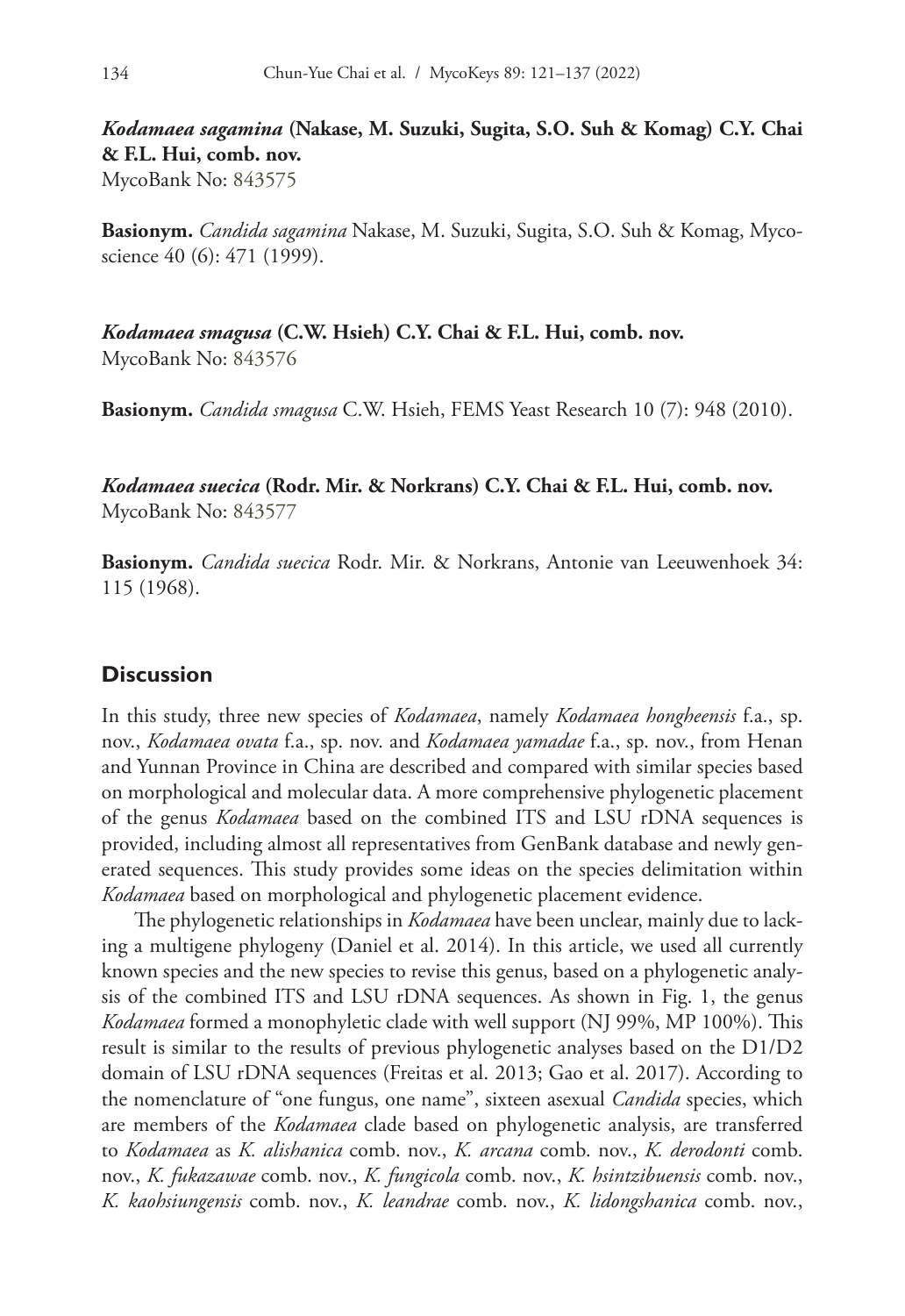*K. loeiensis* comb. nov., *K. mesenterica* comb. nov., *K. plutei* comb. nov., *K. restingae* comb. nov., *K. sagamina* comb. nov., *K. smagusa* comb. nov. and *K. suecica* comb. nov.

In recent years, many new yeast species have been identified from rotting wood in China (Gao et al. 2017; Zheng et al. 2017; Lv et al. 2020). However, there is still a large number of undescribed yeast taxa in China. This study indicates that there are at least five species of *Kodamaea* isolated from rotting wood in China, including two species known previously to occur in China (*K*. *jinghongensis* and *K*. *neixiangensis*), and three novel species (*K*. *hongheensis*, *K. ovata* and *K*. *yamadae*). In China, there are still some species that need to be discovered, such as those listed under GenBank accessions [KM598654](http://www.ncbi.nlm.nih.gov/nuccore/KM598654) and [HQ623482](http://www.ncbi.nlm.nih.gov/nuccore/HQ623482). Our study indicates that there is high species diversity of *Kodamaea* waiting to be discovered in rotting wood in tropical and subtropical China and nearby areas as with other genera (Lv et al. 2020).

#### **Acknowledgements**

We sincerely thank Dr Kai-Fang Liu and Dr Zhi-Wen Xi for their kind help with collecting specimens. This project was supported by Grant No. 31570021 from the National Natural Science Foundation of China (NSFC), P. R. China, Grant No. 2018001 from the State Key Laboratory of Motor Vehicle Biofuel Technology, Henan Tianguan Enterprise Group Co., Ltd., China, and Grant No. 212102110261 Key specialized research and development breakthrough program in Henan province, China.

#### **References**

- Daniel HM, Lachance MA, Kurtzman CP (2014) On the reclassification of species assigned to *Candida* and other anamorphic ascomycetous yeast genera based on phylogenetic circumscription. Antonie van Leeuwenhoek International Journal of General and Molecular Microbiology 106(1): 67–84. <https://doi.org/10.1007/s10482-014-0170-z>
- Darriba D, Taboada GL, Doallo R, Posada D (2012) jModelTest 2: More models, new heuristics and parallel computing. Nature Methods 9(8): 772–772. [https://doi.org/10.1038/](https://doi.org/10.1038/nmeth.2109) [nmeth.2109](https://doi.org/10.1038/nmeth.2109)
- Felsenstein J (1985) Confidence limits on phylogenies: An approach using the bootstrap. Evolution; International Journal of Organic Evolution 39(4): 783–791. [https://doi.](https://doi.org/10.1111/j.1558-5646.1985.tb00420.x) [org/10.1111/j.1558-5646.1985.tb00420.x](https://doi.org/10.1111/j.1558-5646.1985.tb00420.x)
- Freitas LF, Carvajal Barriga EJ, Barahona PP, Lachance MA, Rosa CA (2013) *Kodamaea transpacifica* f.a., sp. nov., a yeast species isolated from ephemeral flowers and insects in the Galapagos Islands and Malaysia: Further evidence for ancient human transpacific contacts. International Journal of Systematic and Evolutionary Microbiology 63(Pt\_11): 4324– 4329.<https://doi.org/10.1099/ijs.0.052282-0>
- Gao WL, Liu TT, Zheng J, Hui FL (2017) *Kodamaea neixiangensis* f.a., sp. nov. and *Kodamaea jinghongensis* f.a., sp. nov., two yeast species isolated from rotting wood. International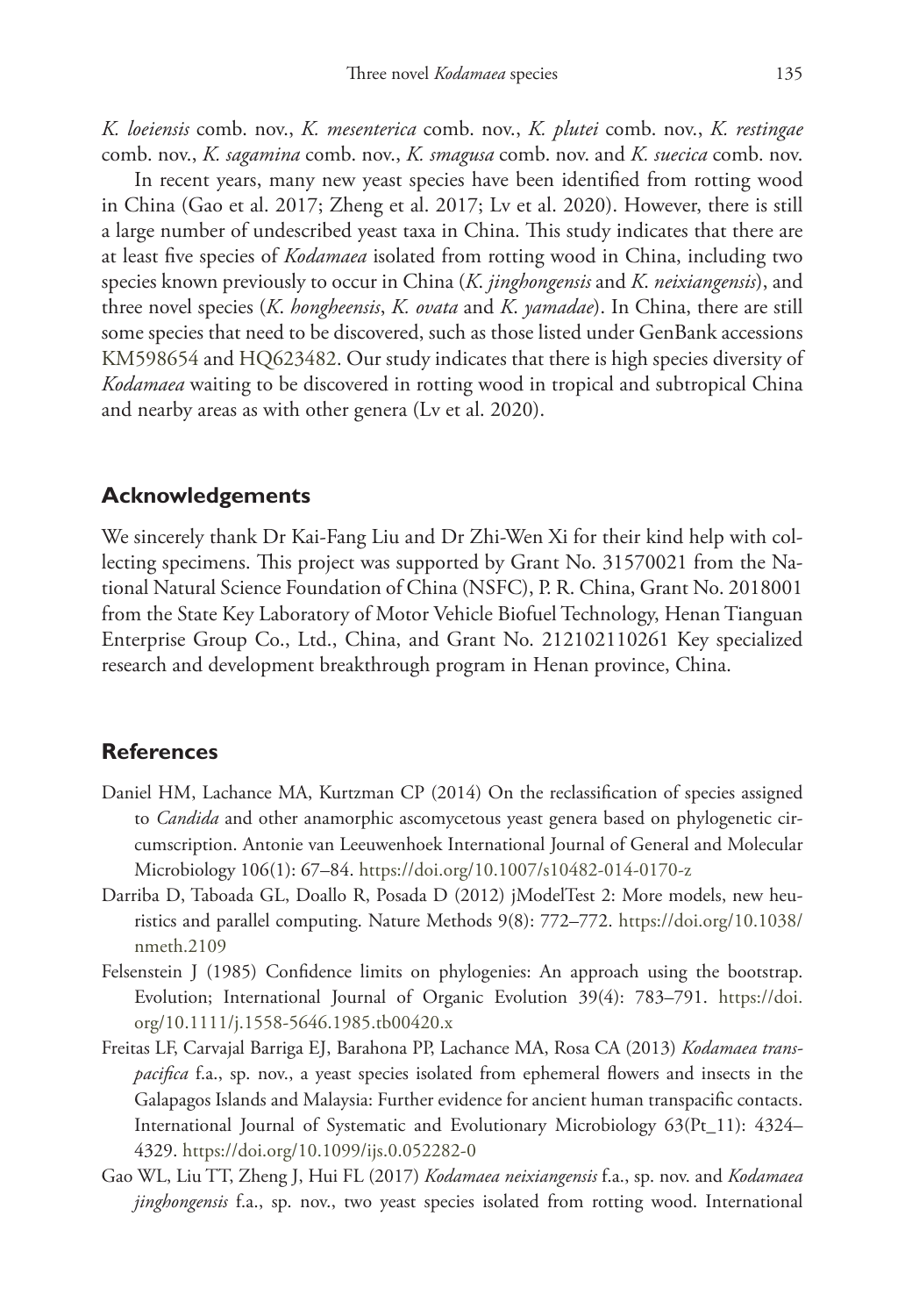Journal of Systematic and Evolutionary Microbiology 67(9): 3358–3362. [https://doi.](https://doi.org/10.1099/ijsem.0.002117) [org/10.1099/ijsem.0.002117](https://doi.org/10.1099/ijsem.0.002117)

- Hall TA (1999) Bioedit: A user-friendly biological sequence alignment editor and analysis program for Windows 95/98/NT. Nucleic Acids Symposium Series 41: 95–98.
- Hsieh CW, Huang LY, Tschen EF, Chang CF, Lee CF (2010) Five novel anamorphic, ascomycetous yeast species associated with mushrooms and soil. FEMS Yeast Research 10(7): 948–956.<https://doi.org/10.1111/j.1567-1364.2010.00652.x>
- Katoh K, Toh H (2010) Parallelization of the MAFFT multiple sequence alignment program. Bioinformatics 26: 1899–1900. <https://doi.org/10.1093/bioinformatics/btq224>
- Kimura M (1980) A simple method for estimating evolutionary rates of base substitutions through comparative studies of nucleotide sequences. Journal of Molecular Evolution 16(2): 111–120. <https://doi.org/10.1007/BF01731581>
- Kumar S, Stecher G, Tamura K (2016) MEGA7: Molecular Evolutionary genetics analysis version 7.0 bigger datasets. Molecular Biology and Evolution 33(7): 1870–1874. [https://doi.](https://doi.org/10.1093/molbev/msw054) [org/10.1093/molbev/msw054](https://doi.org/10.1093/molbev/msw054)
- KuramaeEE, RobertV, SnelB, BoekhoutT (2006a) Conflicting phylogenetic positionof *Schizosaccharomyces pombe*. Genomics 88(4): 387–393.<https://doi.org/10.1016/j.ygeno.2006.07.001>
- Kurtzman CP (1998) Discussion of teleomorphic and anamorphic ascomycetous yeasts and a key to genera. In: Kurtzman CP, Fell JW (Eds) The Yeasts, A Taxonomic Study 4<sup>th</sup> edn. Elsevier, Amsterdam, 111–121. <https://doi.org/10.1016/B978-044481312-1/50018-6>
- Kurtzman CP, Robnett CJ (1998) Identification and phylogeny of ascomycetous yeasts from analysis of nuclear large subunit (26S) ribosomal DNA partial sequences. Antonie van Leeuwenhoek International Journal of General and Molecular Microbiology 73(4): 331– 371.<https://doi.org/10.1023/A:1001761008817>
- Kurtzman CP, Robnett CJ (2013) Relationships among genera of the Saccharomycotina (Ascomycota) from multigene phylogenetic analysis of type species. FEMS Yeast Research 13(1): 23–33. <https://doi.org/10.1111/1567-1364.12006>
- Kurtzman CP, Fell JW, Boekhout T, Robert V (2011) Methods for isolation, phenotypic characterization and maintenance of yeasts. In: Kurtzman CP, Fell JW, Boekhout T (Eds) The Yeasts – a Taxonomic Study, 5<sup>th</sup> edn., vol. 1. Amsterdam, Elsevier, 87–110. [https://doi.](https://doi.org/10.1016/B978-0-444-52149-1.00007-0) [org/10.1016/B978-0-444-52149-1.00007-0](https://doi.org/10.1016/B978-0-444-52149-1.00007-0)
- Lachance MA, Kurtzman CP (2011) *Kodamaea* Yamada Y, Suzuki T, Matsuda, Mikata emend. Rosa, Lachance, Starmer, Barker, Bowles and Schlag-Edler (1999). In: Kurtzman CP, Fell JW, Boekhout T (Eds) The Yeasts - A Taxonomic Study, 5<sup>th</sup> edn., vol. 2. Amsterdam, Elsevier, 483–490.<https://doi.org/10.1016/B978-0-444-52149-1.00036-7>
- Lachance MA, Bowles JM, Starmer WT, Barker JSF (1999) *Kodamaea kakaduensis* and *Candida tolerans*, two new ascomycetous yeast species from Australian Hibiscus flowers. Canadian Journal of Microbiology 45(2): 172–177.<https://doi.org/10.1139/w98-225>
- Lachance MA, BoekhoutT, Scorzetti G, FellJW, KurtzmanCP (2011) *Candida* Berkhout (1923). In: Kurtzman CP, Fell JW, Boekhout T (Eds) The Yeasts – a Taxonomic Study, 5th edn., vol. 2. Amsterdam, Elsevier, 987–1278.<https://doi.org/10.1016/B978-0-444-52149-1.00090-2>
- Lv SL, Chai CY, Wang Y, Yan ZL, Hui F-L (2020) Five new additions to the genus *Spathaspora* (Saccharomycetales, Debaryomycetaceae) from southwest China. MycoKeys 75: 31–49. <https://doi.org/10.3897/mycokeys.75.57192>